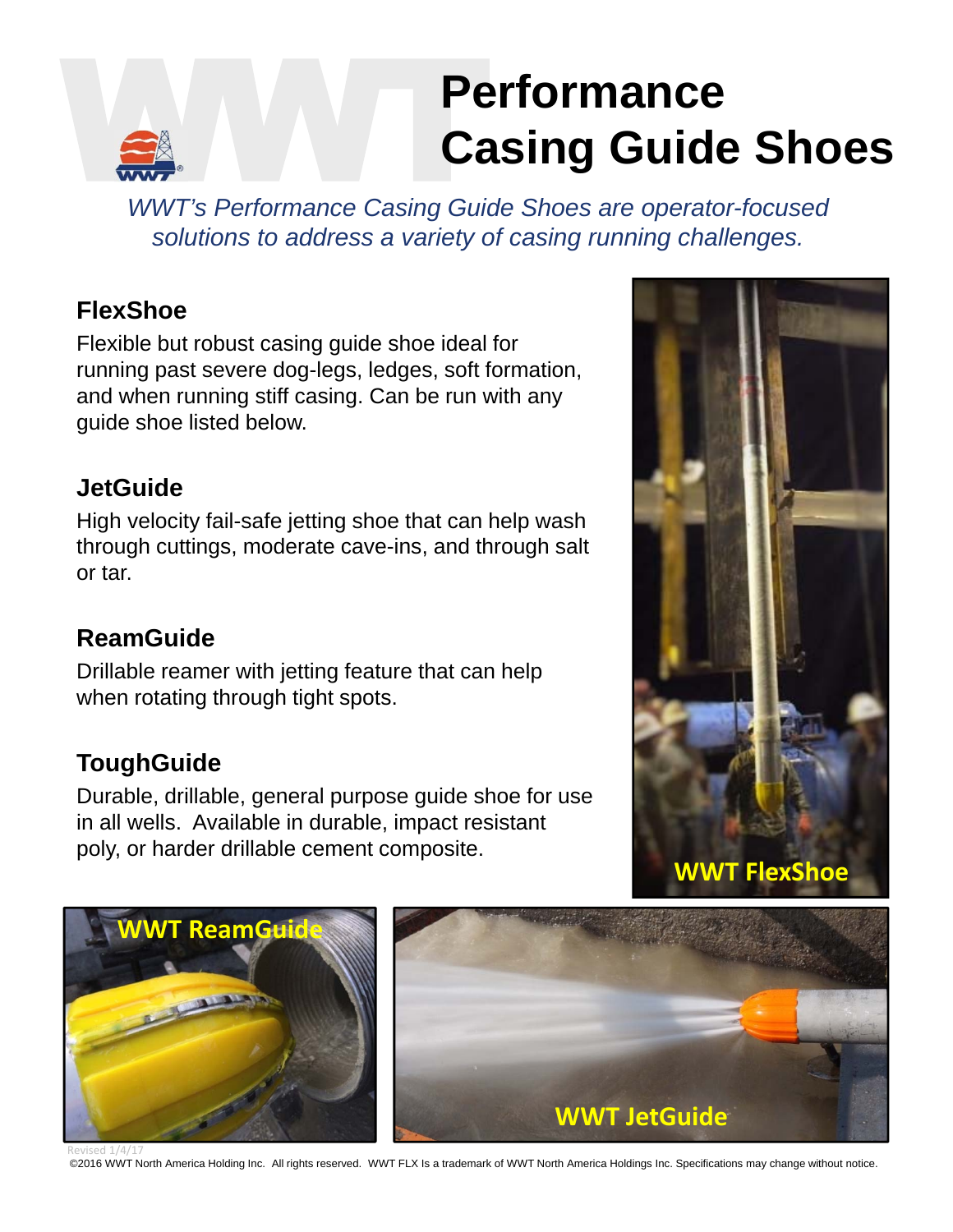# **WWT JetGuide** *High Velocity Failsafe Jetting Shoe*



### **Specifications**

| <b>Model</b>                                | <b>JGS-</b><br>450 | <b>JGS-</b><br>550 | <b>JGS-</b><br>700 | <b>JGS-</b><br>758 | <b>JGS-</b><br>958 | <b>JGS-</b><br>1075 | <b>JGS-</b><br>1175 | <b>JGS-</b><br>1338 | <b>JGS-</b><br>1400 | <b>JGS-</b><br>1600 | <b>JGS-</b><br>1800 |
|---------------------------------------------|--------------------|--------------------|--------------------|--------------------|--------------------|---------------------|---------------------|---------------------|---------------------|---------------------|---------------------|
| Casing Size<br>(inches)                     | $4 - 1/2$          | $5 - 1/2$          |                    | $7 - 5/8$          | $9 - 5/8$          | $10 - 3/4$          | $11 - 3/4$          | $13 - 3/8$          | 14                  | 16                  | 18                  |
| Max OD<br>(inches)                          | $5 - 3/8$          | $6 - 1/4$          | $8 - 1/4$          | $8 - 3/4$          | $11 - 1/8$         | $11 - 3/4$          | $12 - 3/4$          | $14 - 1/4$          | $14 - 1/4$          | $16 - 1/4$          | $18 - 1/8$          |
| <b>Minimum</b><br>$TFA*$ (in <sup>2</sup> ) | 2.1                | 2.1                | 5.1                | 5.1                | 7.1                | 7.1                 | 7.1                 | 7.1                 | 7.1                 | 7.1                 | 7.1                 |

\*TFA after conversion to large bore flow.

## **Features and Benefits**

#### **Effective**

- Ring of high velocity fluid jets cuttings out of the way
- Large center bore allows unrestricted auto-fill
- Safe
	- Jets at 75% flow rate, and converts to full-open center bore at 100% flow rate for cementing or pumping LCM
	- Automatically converts to full-open center bore if jets are plugged
- Drillable
	- Easily drilled out.
	- Plastic and cement composite material used throughout. Almost no metal in drill out path.
- Modular.
	- Cost effective for use on any well

WWT International

www.wwtinternational.com

- Increases the effectiveness of the WWT FlexShoe, or can be used as stand-alone product
- Float installed above shoe





Revised 1/4/1

©2016 WWT North America Holding Inc. All rights reserved. WWT FLX Is a trademark of WWT North America Holdings Inc. Specifications may change without notice.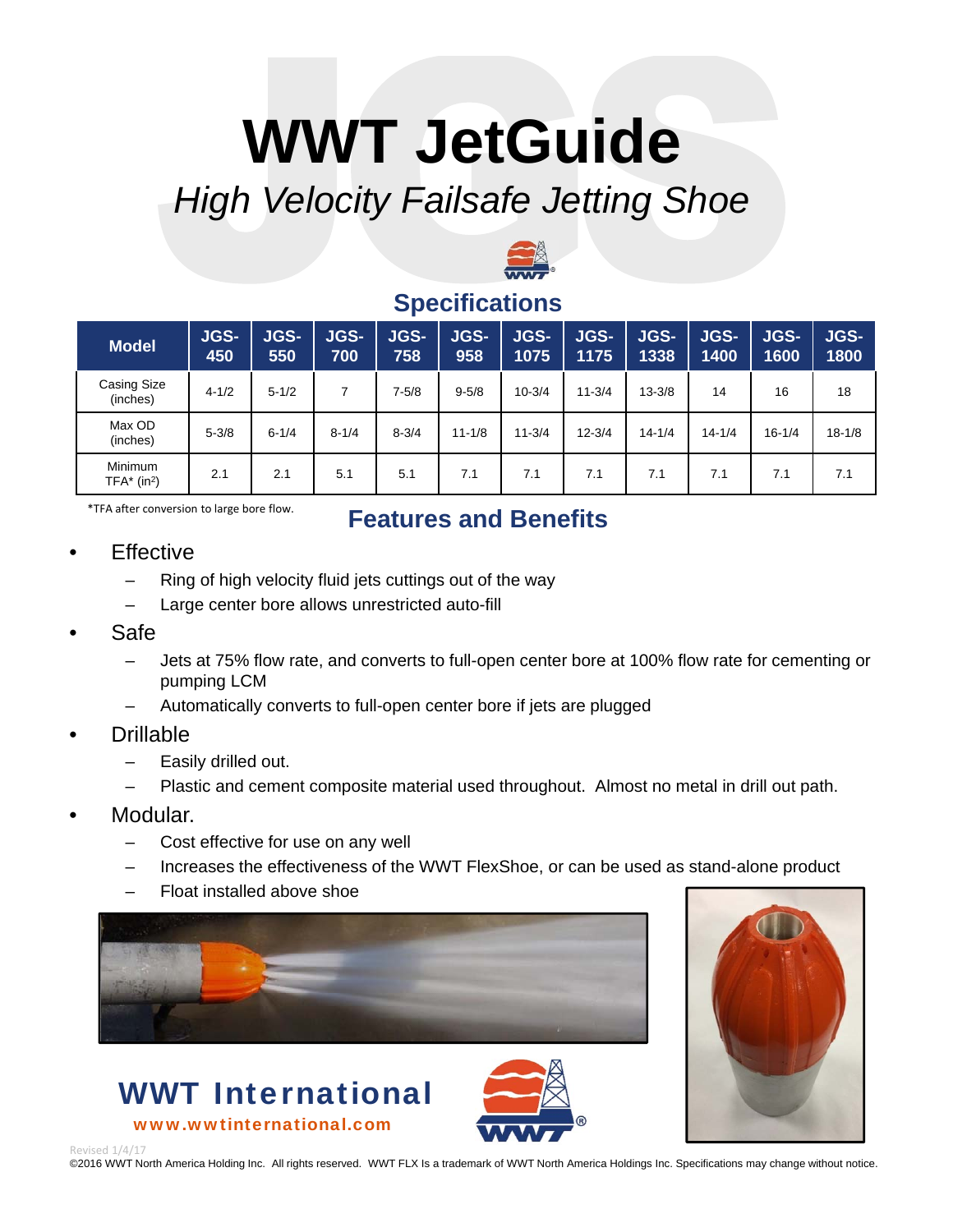# **WWT ReamGuide** *Drillable Reamer & Jetting Shoe*



## **Specifications**

| <b>Model</b>                   | <b>RGS-</b><br>450 | <b>RGS-</b><br>550 | <b>RGS-</b><br>700 | <b>RGS-</b><br>758 | <b>RGS-</b><br>858 | <b>RGS-</b><br>958 | <b>RGS-</b><br>1075 | <b>RGS-</b><br>1175 |
|--------------------------------|--------------------|--------------------|--------------------|--------------------|--------------------|--------------------|---------------------|---------------------|
| <b>Casing Size</b><br>(inches) | $4 - 1/2$          | $5 - 1/2$          | 7                  | $7 - 5/8$          | $8 - 5/8$          | $9 - 5/8$          | $10 - 3/4$          | $11 - 3/4$          |
| Reamer OD<br>(inches)          | $5 - 3/8$          | $6 - 1/4$          | $8 - 1/4$          | $8 - 3/4$          | $9 - 3/4$          | $11 - 1/8$         | $11 - 3/4$          | $12 - 1/4$          |
| Minimum<br>TFA $(in^2)$        | 2.1                | 2.1                | 5.1                | 5.1                | 7.1                | 7.1                | 7.1                 | 7.1                 |

\*TFA in. With optional jetting feature TFA out is reduced until opening centerline at predetermined flow rate.

## **Features and Benefits**

- Low cost
	- Lowest cost reamer shoe available
- Durable
	- Rotate casing to ream down through trouble zones or past obstructions
	- Tough polyurethane or cement composite body with aluminum frame holding cutters.
- **Effective** 
	- Cutting elements provide effective reaming and movement of cuttings
	- Available with straight and helical blades.
- Drillable
	- Made from aluminum and polyurethane or cement composite
	- Minimal aluminum content in drill-out path.
- Modular.
	- Works well with the WWT FlexShoe.
	- Can be used as a stand-alone product.
	- Also available with WWT Jetting Shoe insert.
	- Float installed separately above shoe

WWT International www.wwtinternational.com



Revised 1/4/

©2016 WWT North America Holding Inc. All rights reserved. WWT FLX Is a trademark of WWT North America Holdings Inc. Specifications may change without notice.